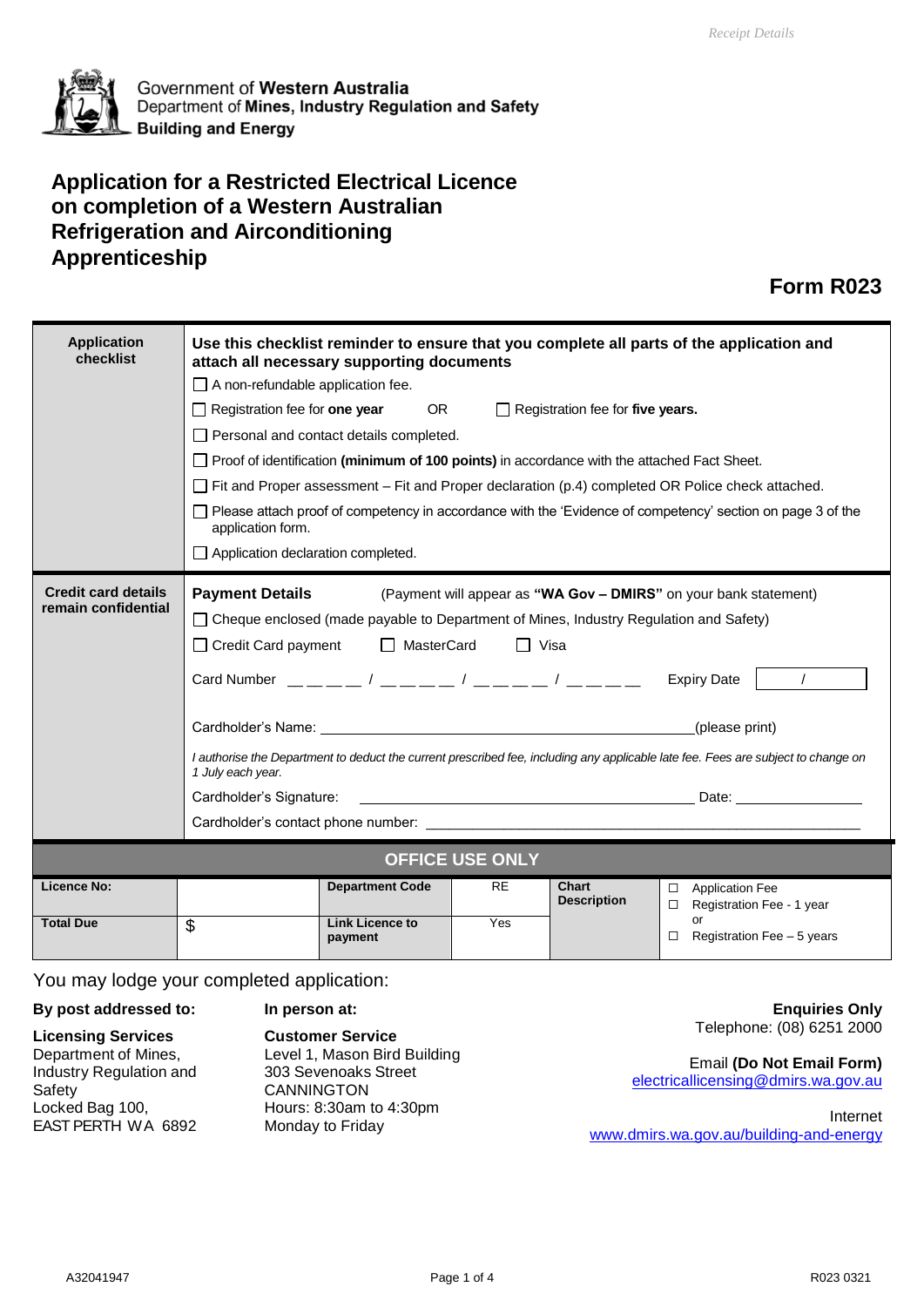| Please ensure you have provided all required information and supporting documentation as per the application<br>checklist. Failure to submit a completed application may result in the cancellation of your application and loss of<br>the application fee. |                                                                                                                                                                                                                                                                                                                                                                                                                                                                                                                                                                                                                                                                                                                                                                                                                                                                                                                                                                                                                                                                                                                                                           |  |  |  |  |
|-------------------------------------------------------------------------------------------------------------------------------------------------------------------------------------------------------------------------------------------------------------|-----------------------------------------------------------------------------------------------------------------------------------------------------------------------------------------------------------------------------------------------------------------------------------------------------------------------------------------------------------------------------------------------------------------------------------------------------------------------------------------------------------------------------------------------------------------------------------------------------------------------------------------------------------------------------------------------------------------------------------------------------------------------------------------------------------------------------------------------------------------------------------------------------------------------------------------------------------------------------------------------------------------------------------------------------------------------------------------------------------------------------------------------------------|--|--|--|--|
|                                                                                                                                                                                                                                                             | Please print neatly in BLOCK LETTERS with a black or blue pen only                                                                                                                                                                                                                                                                                                                                                                                                                                                                                                                                                                                                                                                                                                                                                                                                                                                                                                                                                                                                                                                                                        |  |  |  |  |
| <b>Applicant Details</b>                                                                                                                                                                                                                                    | Title: Title<br>$\Box$ Mr<br>$\Box$ Mrs<br>$\Box$ Ms<br>$\Box$ Other $\_\_\_\_\_\_\_\_\$                                                                                                                                                                                                                                                                                                                                                                                                                                                                                                                                                                                                                                                                                                                                                                                                                                                                                                                                                                                                                                                                  |  |  |  |  |
| Residential*<br>address                                                                                                                                                                                                                                     | *Required for publication on the Register. Cannot be a PO Box.                                                                                                                                                                                                                                                                                                                                                                                                                                                                                                                                                                                                                                                                                                                                                                                                                                                                                                                                                                                                                                                                                            |  |  |  |  |
| Postal address *                                                                                                                                                                                                                                            | $\Box$ As above $*$ Address for correspondence from the Department                                                                                                                                                                                                                                                                                                                                                                                                                                                                                                                                                                                                                                                                                                                                                                                                                                                                                                                                                                                                                                                                                        |  |  |  |  |
| <b>Contact details</b>                                                                                                                                                                                                                                      | *Required to receive courtesy renewal reminder notifications by SMS and email and other important information<br>relevant to your licence.                                                                                                                                                                                                                                                                                                                                                                                                                                                                                                                                                                                                                                                                                                                                                                                                                                                                                                                                                                                                                |  |  |  |  |
| Proof of<br>identification                                                                                                                                                                                                                                  | $\Box$ Please attach proof of identification (minimum of 100 points) in accordance with the attached Fact Sheet.                                                                                                                                                                                                                                                                                                                                                                                                                                                                                                                                                                                                                                                                                                                                                                                                                                                                                                                                                                                                                                          |  |  |  |  |
| <b>Fit and Proper</b><br><b>Assessment</b>                                                                                                                                                                                                                  | Statutory Declaration: A person applying for an electrical workers licence is required to provide a<br>statutory declaration attesting to the fact that they have not been convicted of any offences under<br>Australian law, excluding motor traffic offences. Please see page 4 for the Statutory Declaration.<br><b>OR</b><br>Australian police check: A person who is unable to provide a statutory declaration attesting to the fact that<br>they have not been convicted of any offences under Australian law, excluding motor traffic offences, is<br>required to provide an Australian police check from the approved list of providers, available here:<br>www.dmirs.wa.gov.au/licensingpolicechecks. If you are providing a hard copy police check it must be the<br>original or a certified copy. An electronic police check can be verified online and does not need to be<br>information<br>certified.<br>For<br>more<br>about<br>how<br>obtain<br>police<br>check.<br>to<br>a<br>qo<br>to:<br>www.dmirs.wa.gov.au/licensingpolicechecks. The date of issue of the police check must be within three (3)<br>months of the date you lodge it. |  |  |  |  |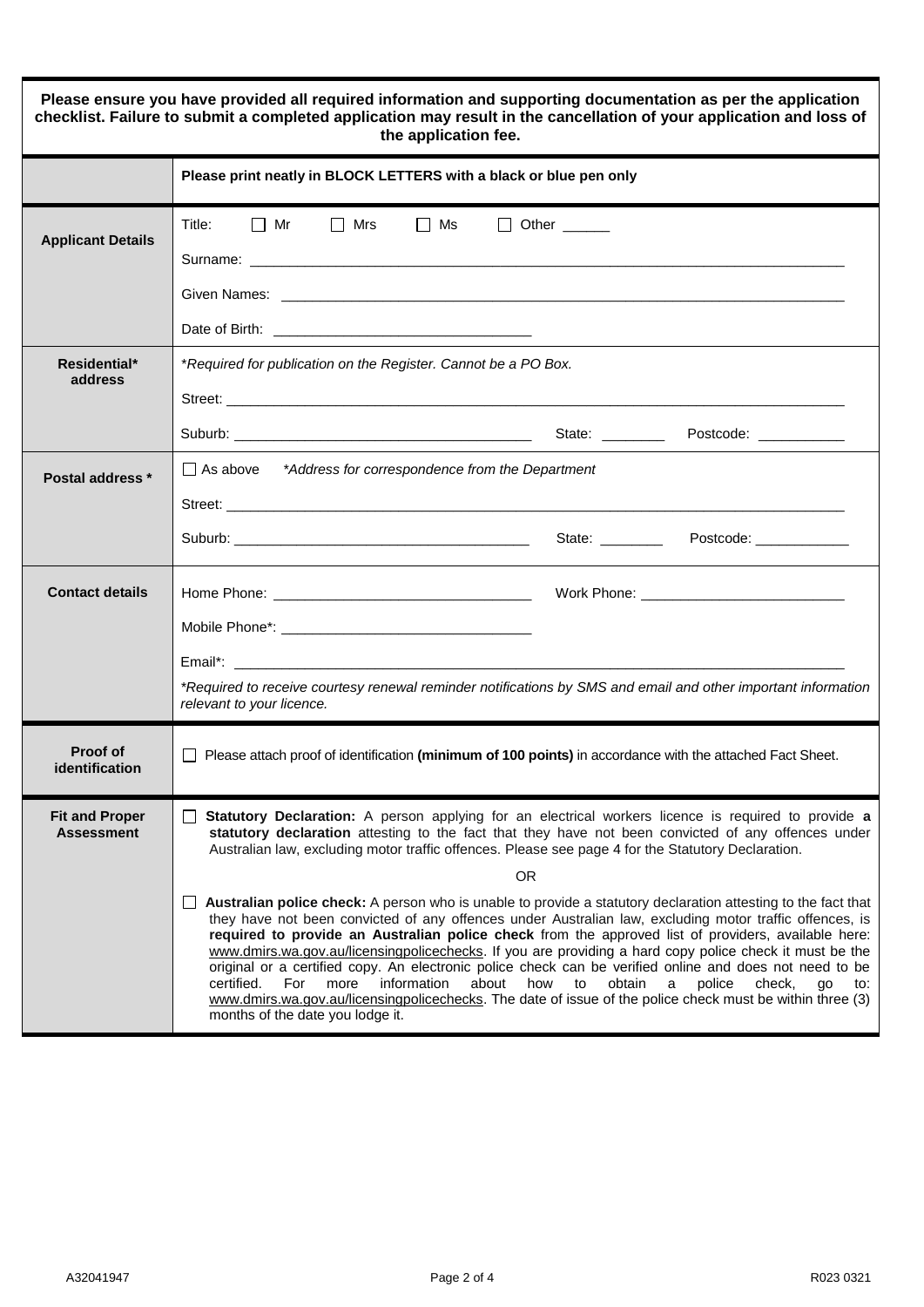| <b>Evidence of</b><br>competency                                        | Please attach:<br>□ A copy of a Trade Certificate endorsed Engineering Tradesperson (Mechanical) issued by the Department of<br>Training and Workforce Development and;<br>□ A copy of a Certificate III in Engineering Mechanical Trade – Refrigeration and Airconditioning issued by an<br>approved Registered Training Organisation and;<br>$\Box$ A copy of an Academic Statement listing the Units of Competency with a result of Competent (CO)<br>issued within the last two years or;<br>□ A letter confirming the applicant has successfully completed the Units of Competency issued by the                                                                                                                                                                                                                                                                                                  |  |  |  |
|-------------------------------------------------------------------------|--------------------------------------------------------------------------------------------------------------------------------------------------------------------------------------------------------------------------------------------------------------------------------------------------------------------------------------------------------------------------------------------------------------------------------------------------------------------------------------------------------------------------------------------------------------------------------------------------------------------------------------------------------------------------------------------------------------------------------------------------------------------------------------------------------------------------------------------------------------------------------------------------------|--|--|--|
|                                                                         | Registered Training Organisation within the last two years.<br>The Units of Competency that must be successfully completed are:<br>• MEM10003B Install and test electrical wiring and circuits (up to 1000V AC / 1500V DC);<br>• MEM12004B Perform precision electrical/electronic measurement;<br>• MEM18046B Fault find/repair electrical equipment/components (up to 1000V AC / 1500V DC); and<br>• MEM18049B Disconnect/Reconnect fixed wired equipment (up to 1000V AC / 1500V DC).                                                                                                                                                                                                                                                                                                                                                                                                               |  |  |  |
| <b>Declaration</b><br>Sign and date before<br>submitting<br>application | Regulation 59 of the Electricity (Licensing) Regulations 1991 makes it an offence for a person to:<br>falsify any matter pertaining to an application;<br>$\bullet$<br>provide any document or other evidence relating to qualifications or experience that is forged, false or<br>٠<br>fraudulent;<br>provide any document in support of an application that is wrongfully represented as pertaining to the<br>$\bullet$<br>applicant; or<br>give a false testimonial in connection with this application.<br>$\bullet$<br>By signing this declaration, you give consent to the Electrical Licensing Board, duly authorised officers of the<br>Department of Mines, Industry Regulation and Safety or persons acting on behalf of the Board or the Department<br>to make enquiries and to receive and disclose any information for the purpose of determining this application.<br><b>Declaration</b> |  |  |  |
|                                                                         | <b>Full name of applicant</b><br>authorise the Electrical Licensing Board, the Department of Mines, Industry Regulation and Safety or<br>1<br>persons acting on behalf of the Board or the Department to make enquiries considered necessary to<br>assess this application. My general consent includes the specific consent to the acquisition of copies of<br>my criminal records. I agree that the Board can use any or all information received pursuant to this<br>authority for the purposes of the assessment or audit of this application; and<br>sincerely declare that this application is true and correct.<br>2<br>Signature<br>Date                                                                                                                                                                                                                                                       |  |  |  |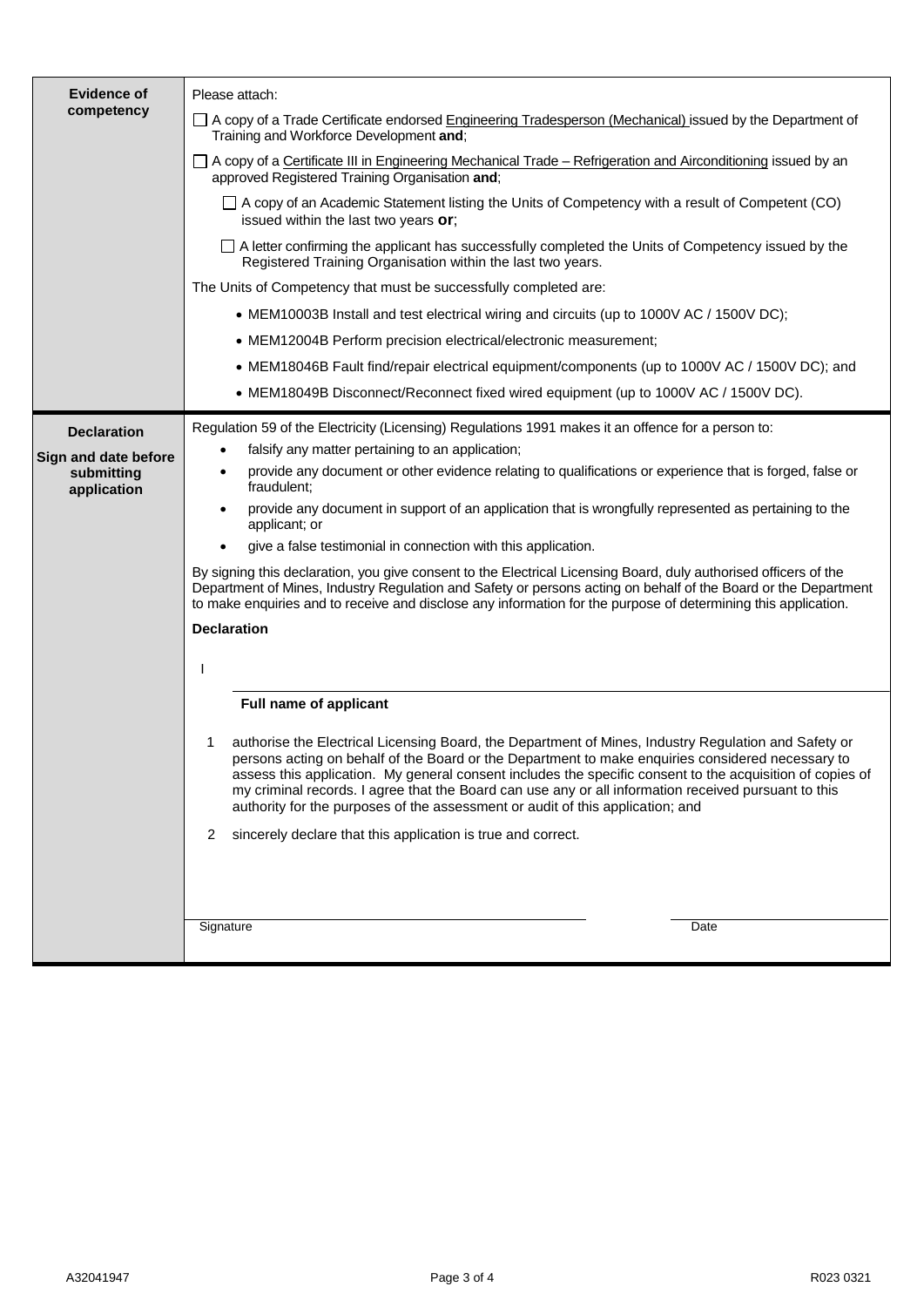#### **Electrical Licensing Board 'Fit and Proper' Statutory Declaration No.1**

I, \_\_\_\_\_\_\_\_\_\_\_\_\_\_\_\_\_\_\_\_\_\_\_\_\_\_\_\_\_\_\_\_\_\_\_\_\_\_\_\_\_\_\_\_\_\_\_\_\_\_\_,

*(Name of person making the declaration)* 

of \_\_\_\_\_\_\_\_\_\_\_\_\_\_\_\_\_\_\_\_\_\_\_\_\_\_\_\_\_\_\_\_\_\_\_\_\_\_\_\_\_\_\_\_\_\_\_\_\_\_,

*(Residential address of the person making the declaration)*

of the occupation \_\_\_\_\_\_\_\_\_\_\_\_\_\_\_\_\_\_\_\_\_\_\_\_\_\_\_\_\_\_\_\_\_\_\_\_\_\_,

 *(Occupation of the person making the declaration)*

Sincerely declare as follows -

that I have not been convicted of any offences under any Australian law, not including offences under motor traffic laws.

This declaration is true and I know that it is an offence to make a declaration knowing that it is false in a material particular.

This declaration is made under the *Oaths, Affidavits and Statutory Declarations Act 2005* (WA)

at \_\_\_\_\_\_\_\_\_\_\_\_\_\_\_\_\_\_\_\_\_\_\_\_\_\_\_\_\_\_\_\_\_\_\_\_\_\_\_\_\_\_\_\_\_\_\_\_\_\_ *(Place of declaration)* 

\_\_\_\_\_\_\_\_\_\_\_\_\_\_\_\_\_\_\_\_\_\_\_\_\_\_\_\_\_\_\_\_\_\_\_\_\_\_\_\_\_\_\_\_\_\_\_\_\_\_

*\_\_\_\_\_\_\_\_\_\_\_\_\_\_\_\_\_\_\_\_\_\_\_\_\_\_\_\_\_\_\_\_\_\_\_\_\_\_\_\_\_\_\_\_\_\_\_\_\_\_\_\_\_\_\_*

on \_\_\_\_\_\_\_\_\_\_\_\_\_\_\_\_\_\_\_\_\_\_\_\_\_\_\_\_\_\_\_\_\_\_\_\_\_\_\_\_\_\_\_\_\_\_\_

 *(Date on which the declaration is made)*

by \_\_\_\_\_\_\_\_\_\_\_\_\_\_\_\_\_\_\_\_\_\_\_\_\_\_\_\_\_\_\_\_\_\_\_\_\_\_\_\_\_\_\_\_\_\_

 *(Signature of person making the declaration)* 

in the presence of —

\_\_\_\_\_\_\_\_\_\_\_\_\_\_\_\_\_\_\_\_\_\_\_\_\_\_\_\_\_\_\_\_\_\_\_\_\_\_\_\_\_\_\_\_\_\_\_\_\_\_ *(Name of authorised witness)*

*(Qualification as such witness)* 

*(Signature of witness)*

**Persons authorised to witness a statutory declaration are listed in Schedule 2 of the Oaths, Affidavits and Statutory Declarations Act 2005 (WA)**

**[https://www.legislation.wa.gov.au/legislation/statutes.nsf/main\\_mrtitle\\_648\\_homepage.html](https://www.legislation.wa.gov.au/legislation/statutes.nsf/main_mrtitle_648_homepage.html)**